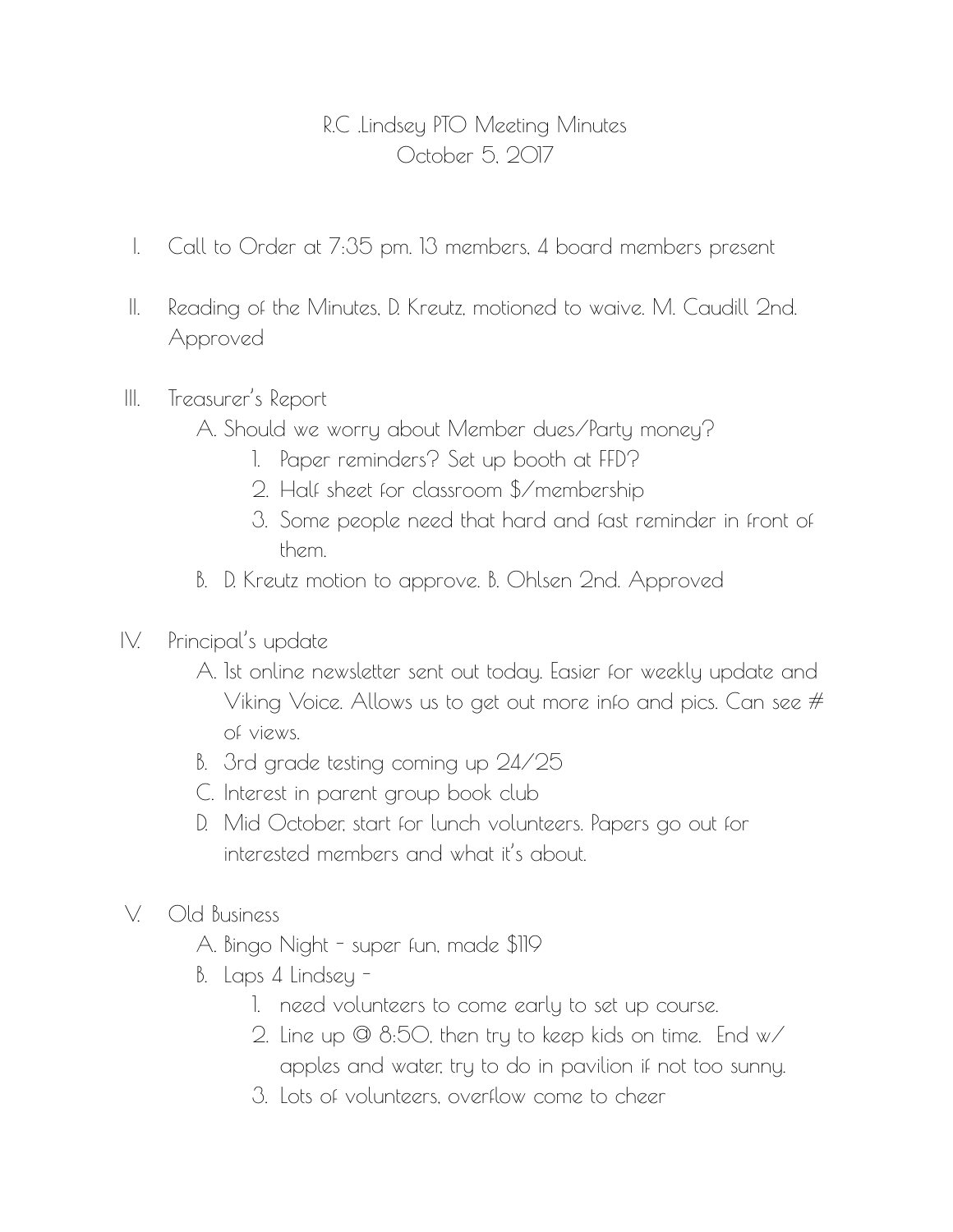- 4. Mrs. Menta concerned about doors being open, and having volunteers signing in the morning. Spectators can go right to the back.
- C. Kalihari 18 rooms booked! Means we get \$180 back
- D. Box Tops \$528
	- 1. Next collection, Nov, before Thanksgiving
- VI. New Business
	- A. Westwood Lecture Series on Internet Safety
	- B. Lindsey Family Fun Day
		- 1. J. Obranovich planning, lots of new things this year.
		- 2. Laser tag
		- 3. Animal guy
		- 4. Chili cook off contestants needed
		- 5. Pie Eating contest, 5 kids, 5 adults
		- 6. Bungie Run
		- 7. Corn hole
		- 8. Human Hungry Hungry Hippo
		- 9. Raffle baskets, due Tues Oct 17.
		- 10.Trying to recruit middle and high school kids as volunteers, using Sign Up Genius
	- C. Book Fair (Oct 24-Nov 2)
	- D. PTO Skating Party
		- 1. United Skates, Tues. Nov 21
	- E. Vendor Night
		- 1. D. Geraci planning this event
		- 2. Nov 30, \$25 per table. 7-9pm. In the Gym
		- 3. Basket donation, will sell raffle tickets
		- 4. 35 vendors have contacted us for this.
		- 5. Spirit Shop!!
		- 6. Should be minimal cost, advertising...
	- F. Holiday Shop
		- 1. Notifications will come in Nov